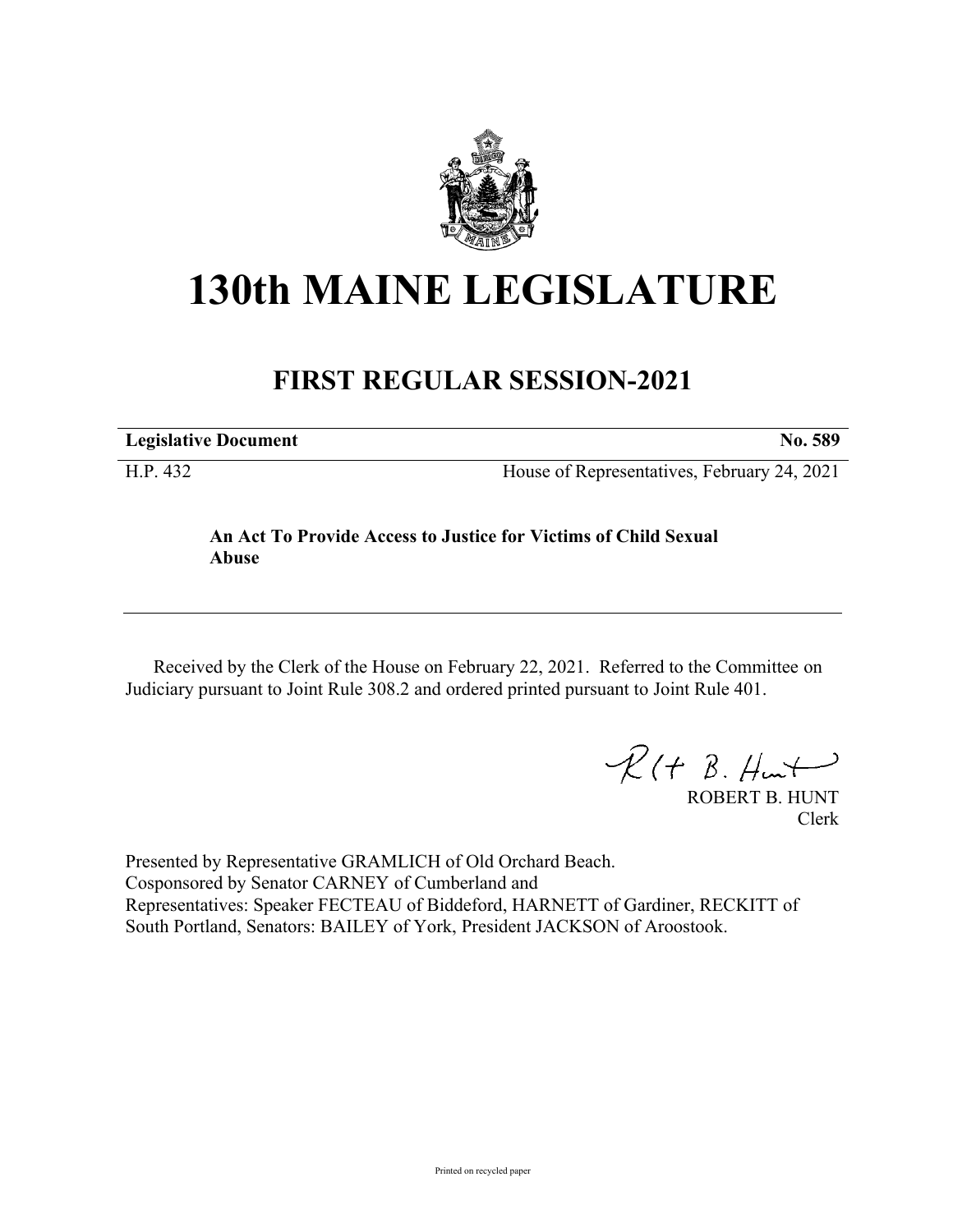### 1 **Be it enacted by the People of the State of Maine as follows:**

2 **Sec. 1. 14 MRSA §8107, sub-§6** is enacted to read:

3 **6. Exception.** The provisions of this section do not apply to a claim based upon a 4 sexual act toward a minor. For the purposes of this subsection, "sexual act toward a minor" 5 means any of the following acts committed against or engaged in with a person under the 6 age of majority: a sexual act as defined in Title 17-A, section 251, subsection 1, paragraph 7 C or sexual contact as defined in Title 17-A, section 251, subsection 1, paragraph D.

8 **Sec. 2. 14 MRSA §8110,** as amended by PL 2001, c. 249, §2, is further amended to 9 read:

#### 10 **§8110. Limitation of actions**

11 Every claim against a governmental entity or its employees permitted under this 12 chapter is forever barred from the courts of this State, unless an action therein is begun 13 within 2 years after the cause of action accrues, except that, if the claimant is a minor when 14 the cause of action accrues, the action may be brought within 2 years of the minor's 15 attaining 18 years of age.

16 The provisions of this section do not apply to a claim based upon a sexual act toward 17 a minor. For the purposes of this paragraph, "sexual act toward a minor" means any of the 18 following acts committed against or engaged in with a person under the age of majority: a 19 sexual act as defined in Title 17-A, section 251, subsection 1, paragraph C or sexual contact 20 as defined in Title 17-A, section 251, subsection 1, paragraph D.

21 **Sec. 3. Revival of civil actions.** Notwithstanding any provision of law that imposes 22 or previously imposed a period of limitation under the Maine Revised Statutes, Title 14, 23 section 752-C to the contrary and any provision of law pertaining to the filing of a notice 24 of claim under Title 14, section 8107 or 8110 to the contrary, a civil claim or cause of action 25 based upon a sexual act toward a minor that was barred on the effective date of this section 26 because of the applicable period of limitation or because of failure to timely file notice of 27 claim prior to the effective date of this section is hereby revived and action on that claim 28 may be commenced beginning 6 months after the effective date of this section and no later 29 than 2 years and 6 months after the effective date of this section. In an action based upon 30 a sexual act toward a minor that would have been barred by any statute of limitations in 31 effect on the effective date of this section, damages may be awarded against an entity that 32 employed, supervised or had responsibility for the person who committed or allegedly committed the sexual act only if there is a finding of negligence on the part of the entity. committed the sexual act only if there is a finding of negligence on the part of the entity. 34 For the purposes of this section, "sexual act toward a minor" means any of the following 35 acts committed against or engaged in with a person under the age of majority: a sexual act 36 as defined in Title 17-A, section 251, subsection 1, paragraph C or sexual contact as defined 37 in Title 17-A, section 251, subsection 1, paragraph D.

- 38 **Sec. 4. Priority in assignment for trial.** In assigning cases based upon a sexual 39 act toward a minor for trial pursuant to Rule 40 of the Maine Rules of Civil Procedure, the 40 clerk of the Superior Court shall give priority to any action based upon a sexual act toward 41 a minor that has been revived pursuant to section 3 of this Act.
- 42 **Sec. 5. Judicial training.** The Chief Justice of the Supreme Judicial Court shall, in 43 furtherance of the general administrative and supervisory authority over the judicial branch